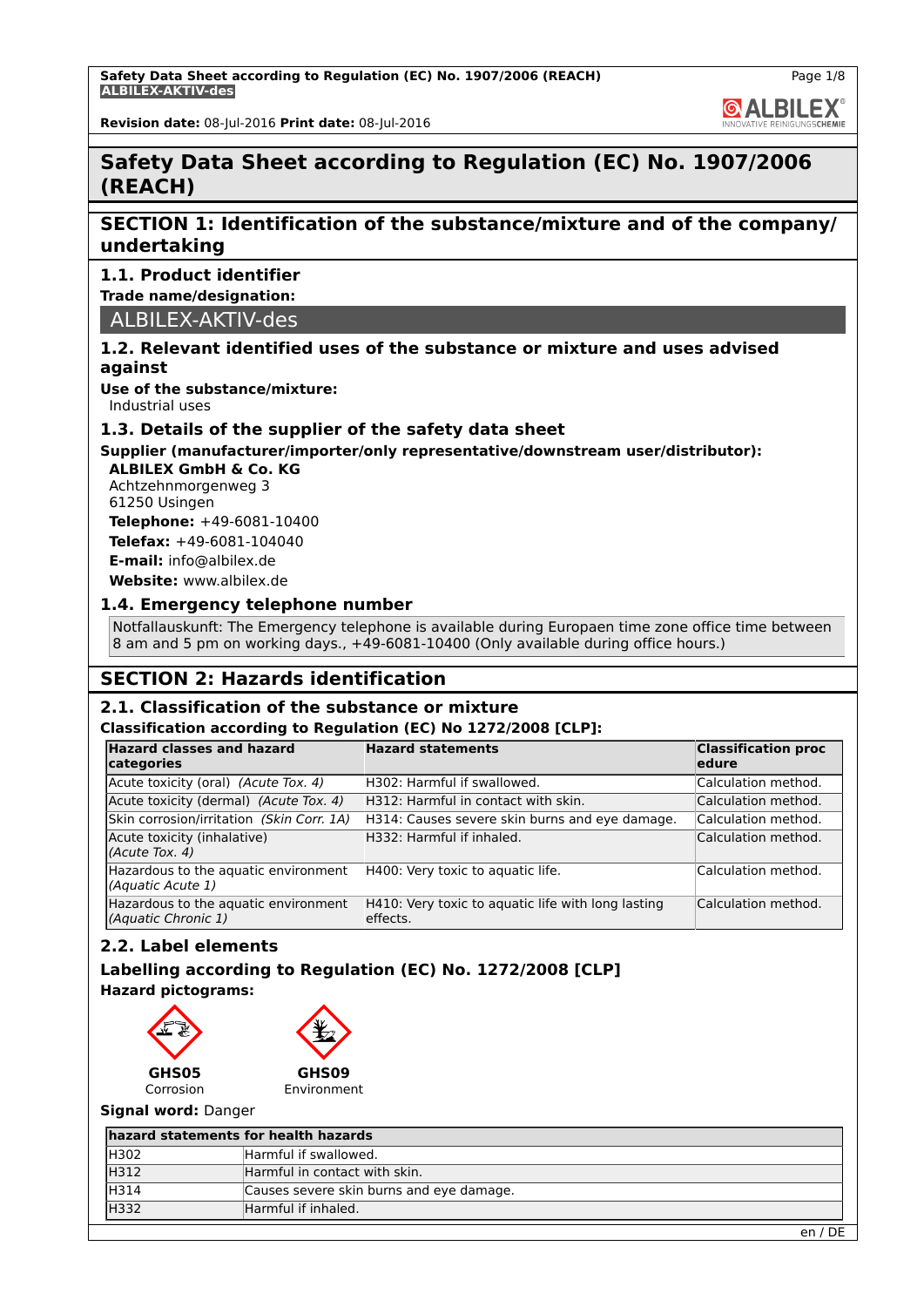Page 2/8

**@ALBILEX** 

**Revision date:** 08-Jul-2016 **Print date:** 08-Jul-2016

|                          | hazard statements for environmental hazards                                                                                         |
|--------------------------|-------------------------------------------------------------------------------------------------------------------------------------|
| H400                     | Very toxic to aquatic life.                                                                                                         |
| H410                     | Very toxic to aquatic life with long lasting effects.                                                                               |
|                          | <b>Precautionary statements Prevention</b>                                                                                          |
| P260                     | Do not breathe dust/fume/gas/mist/vapours/spray.                                                                                    |
| P273                     | Avoid release to the environment.                                                                                                   |
| P280.4                   | Wear protective gloves/protective clothing and eye/face protection.                                                                 |
|                          | <b>Precautionary statements Response</b>                                                                                            |
| $P301 + P330 +$<br>IP331 | IF SWALLOWED: rinse mouth. Do NOT induce vomiting.                                                                                  |
| P302 + P350              | IF ON SKIN: Gently wash with plenty of soap and water.                                                                              |
| $P304 + P340$            | IF INHALED: Remove person to fresh air and keep comfortable for breathing.                                                          |
| $P305 + P351 +$<br>P338  | IF IN EYES: Rinse cautiously with water for several minutes. Remove contact lenses, if present<br>and easy to do. Continue rinsing. |
| P312                     | Call a POISON CENTER/doctor// if you feel unwell.                                                                                   |

### **2.3. Other hazards**

#### **Adverse human health effects and symptoms:**

Harmful if swallowed. Irritating to respiratory system and skin. Risk of serious damage to eyes.

### **SECTION 3: Composition / information on ingredients**

### **3.2. Mixtures**

### **Description:**

Aqueous solution of Hydrogen peroxide, stabilized

**Hazardous ingredients / Hazardous impurities / Stabilisers:**

| product identifiers                         | Substance name<br>Classification according to Regulation (EC) No 1272/2008 [CL<br>P]             | Concen-<br>tration |
|---------------------------------------------|--------------------------------------------------------------------------------------------------|--------------------|
| <b>CAS No.: 7722-84-1</b>                   | hydrogen peroxide                                                                                | 35 - 50            |
| <b>IEC No.:</b> 231-765-0                   | Skin Corr. 1A, Ox. Liq. 1, Acute Tox. 4                                                          | l%                 |
| <b>REACH No.:</b><br>l01-2119485845-22-XXXX |                                                                                                  |                    |
| <b>CAS No.: 79-21-0</b>                     | peracetic acid                                                                                   | $ 0 - 5 $          |
| <b>EC No.: 201-186-8</b>                    | Skin Corr. 1A, Flam. Lig. 3, Org. Perox. CD, Acute Tox. 4, Aguatic Acu                           | $\frac{9}{6}$      |
| <b>REACH No.:</b><br>01-2119531330-56-XXXX  | Ite $1$<br>$\Diamond$ $\Diamond$ $\Diamond$ $\Diamond$ Danger H226-H242-H302-H312-H314-H332-H400 |                    |

Full text of H- and EUH-phrases: see section 16.

### **SECTION 4: First aid measures**

### **4.1. Description of first aid measures**

#### **General information:**

Move victim out of danger zone.

#### **Following inhalation:**

Remove casualty to fresh air and keep warm and at rest.

#### **In case of skin contact:**

After contact with skin, wash immediately with plenty of water and soap. In case of skin irritation, consult a physician.

IF ON CLOTHING: Immediately remove any contaminated clothing, shoes or stockings.

### **After eye contact:**

If product gets into the eye, keep eyelid open and rinse immediately with large quantities of water, for at least 5 minutes. Subsequently consult an ophthalmologist.Consult an ophthalmologist.

#### **After ingestion:**

Let water be drunken in little sips (dilution effect). Do NOT induce vomiting. Call a physician immediately.

### **4.2. Most important symptoms and effects, both acute and delayed**

White spots on skin vanish within a few hours.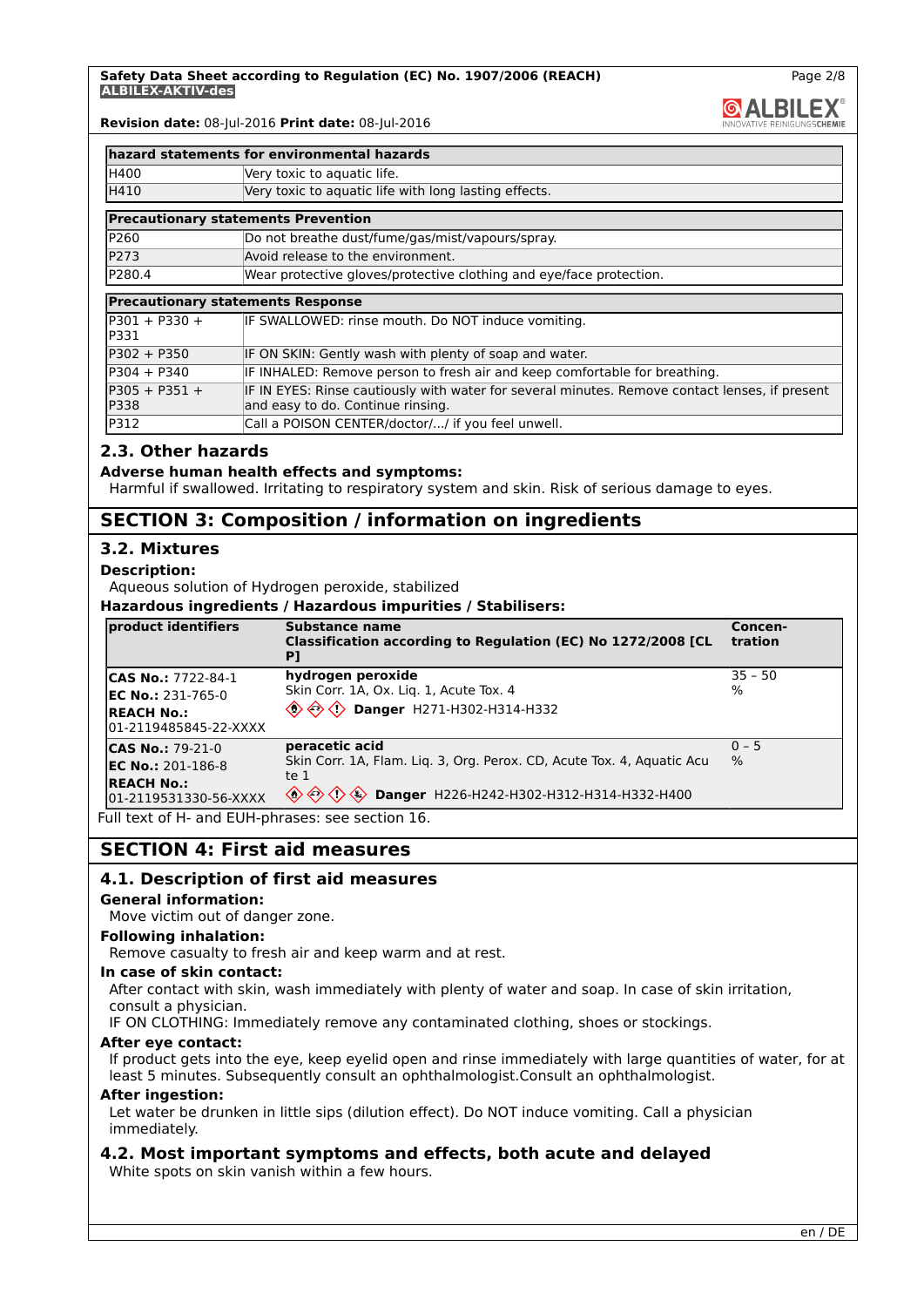# **& ALBILEX®**

**4.3. Indication of any immediate medical attention and special treatment needed** Gas embolie possible after drinking

### **SECTION 5: Firefighting measures**

### **5.1. Extinguishing media**

### **Suitable extinguishing media:**

Water spray

#### **Unsuitable extinguishing media:**

Extinguishing powder Carbon dioxide.

### **5.2. Special hazards arising from the substance or mixture**

Due to gaseous decomposition products, overpressure can occur in tightly sealed containers. Oxidising properties: Oxygen

### **5.3. Advice for firefighters**

Wear a self-contained breathing apparatus and chemical protective clothing.

### **5.4. Additional information**

No data available

### **SECTION 6: Accidental release measures**

### **6.1. Personal precautions, protective equipment and emergency procedures**

### **6.1.1. For non-emergency personnel**

### **Personal precautions:**

Remove persons to safety. Wear personal protection equipment.

### **6.1.2. For emergency responders**

No data available

### **6.2. Environmental precautions**

Do not allow to enter into surface water or drains.

### **6.3. Methods and material for containment and cleaning up**

### **For cleaning up:**

Pump away bigger amounts. Absorb with liquid-binding material (e.g. sand, diatomaceous earth, acidor universal binding agents). Wash with plenty of water. Spilled product must never be returned to the original container for recycling.

### **6.4. Reference to other sections**

No data available

### **6.5. Additional information**

Do not dispose of as domestic waste. Small amounts (several grams) can be given to the sewage system after dilution 1:100 with water. Bigger amounts must be treated as special waste.

### **SECTION 7: Handling and storage**

### **7.1. Precautions for safe handling**

### **Protective measures**

### **Advices on safe handling:**

Put lids on containers immediately after use.

#### **Fire prevent measures:**

Heating causes rise in pressure with risk of bursting. Do not keep the container sealed.

### **7.2. Conditions for safe storage, including any incompatibilities**

### **Requirements for storage rooms and vessels:**

Do not keep the container sealed. Suitable material for Container: Polyethylene Polypropylen

### **Hints on storage assembly:**

Do not store together with: Material, combustible.

### **Further information on storage conditions:**

Protect against: Light Keep in a cool, well-ventilated place.

### **7.3. Specific end use(s)**

**Recommendation:** No data available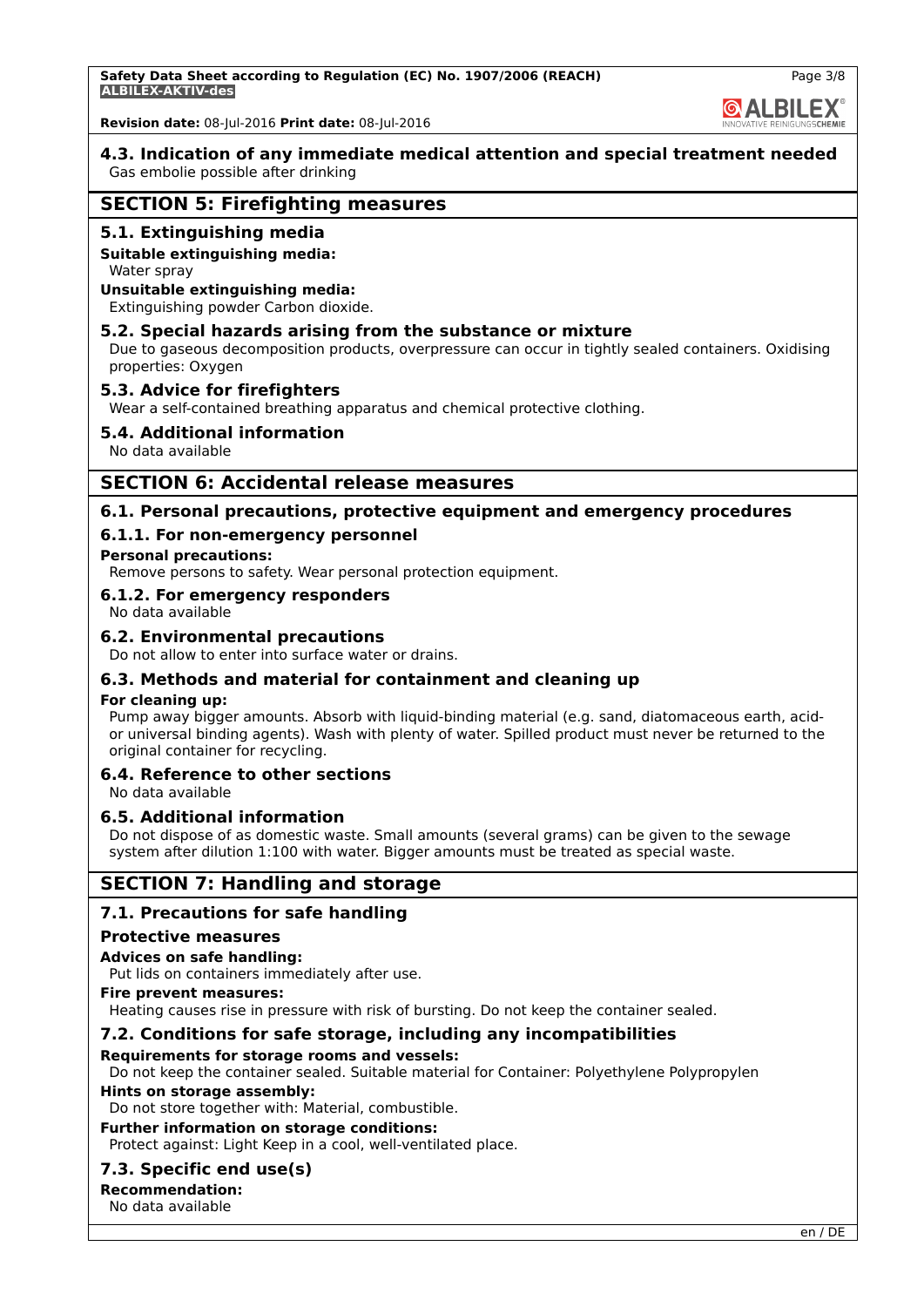**@ALBILEX** 

Page 4/8

**Revision date:** 08-Jul-2016 **Print date:** 08-Jul-2016

# **SECTION 8: Exposure controls/personal protection**

### **8.1. Control parameters**

### **8.1.1. Occupational exposure limit values**

| Limit value ty<br>pe (country of<br>origin) | Substance name                          | $ 0\rangle$ long-term occupational exposure limit value<br>$ 2$ short-term occupational exposure limit value<br>3 Instantaneous value<br>4 Monitoring and observation processes<br>5 Remark |
|---------------------------------------------|-----------------------------------------|---------------------------------------------------------------------------------------------------------------------------------------------------------------------------------------------|
| DFG (DE)                                    | hydrogen peroxide<br>CAS No.: 7722-84-1 | $ 10 \t{.}5 \text{ ppm} (0.71 \text{ mg/m}^3) $<br>$\sqrt{2}$ 0.5 ppm (0.71 mg/m <sup>3</sup> )                                                                                             |

### **8.1.2. biological limit values**

No data available

### **8.1.3. DNEL-/PNEC-values**

No data available

### **8.2. Exposure controls**

**8.2.1. Appropriate engineering controls**

No data available

### **8.2.2. Personal protection equipment**

### **Eye/face protection:**

Tightly sealed safety glasses. oder Face protection shield

### **Skin protection:**

Suitable material: Latex, NBR (Nitrile rubber) Butyl caoutchouc (butyl rubber) Thickness of the glove material: 0,65 mm; 0,4 mm; 0,7 mm Breakthrough time (maximum wearing time): > 8h

### **Respiratory protection:**

Suitable respiratory protection apparatus: NO-P3

### **Other protection measures:**

Protective clothing: Chemical resistant safety shoes Chemical protection clothing acid-resistant General health and safety measures: When using do not eat, drink, smoke, sniff. Wash hands before breaks and after work.

### **8.2.3. Environmental exposure controls**

### No data available

### **8.3. Additional information**

No data available

### **SECTION 9: Physical and chemical properties**

### **9.1. Information on basic physical and chemical properties**

### **Appearance**

**Physical state:** liquid **Colour:** colourless **Odour:** characteristic

### **Safety relevant basis data**

| parameter                         |                | at °C | method | Remark              |
|-----------------------------------|----------------|-------|--------|---------------------|
| pH                                | $2 - 4$        | 20 °C |        |                     |
| Melting point/freezing point      | $-33 °C$       |       |        |                     |
| Freezing point                    | not determined |       |        |                     |
| Initial boiling point and boiling | 108 °C         |       |        | pressure: 1013 mbar |
| range                             |                |       |        |                     |
| Decomposition temperature (°C):   | not determined |       |        |                     |
| Flash point                       | not determined |       |        |                     |
| Evaporation rate                  | not determined |       |        |                     |
| Ignition temperature in °C        | not determined |       |        |                     |
| Upper/lower flammability or       | not determined |       |        |                     |
| explosive limits                  |                |       |        |                     |
| Vapour pressure                   | 48 Pa          | 30 °C |        |                     |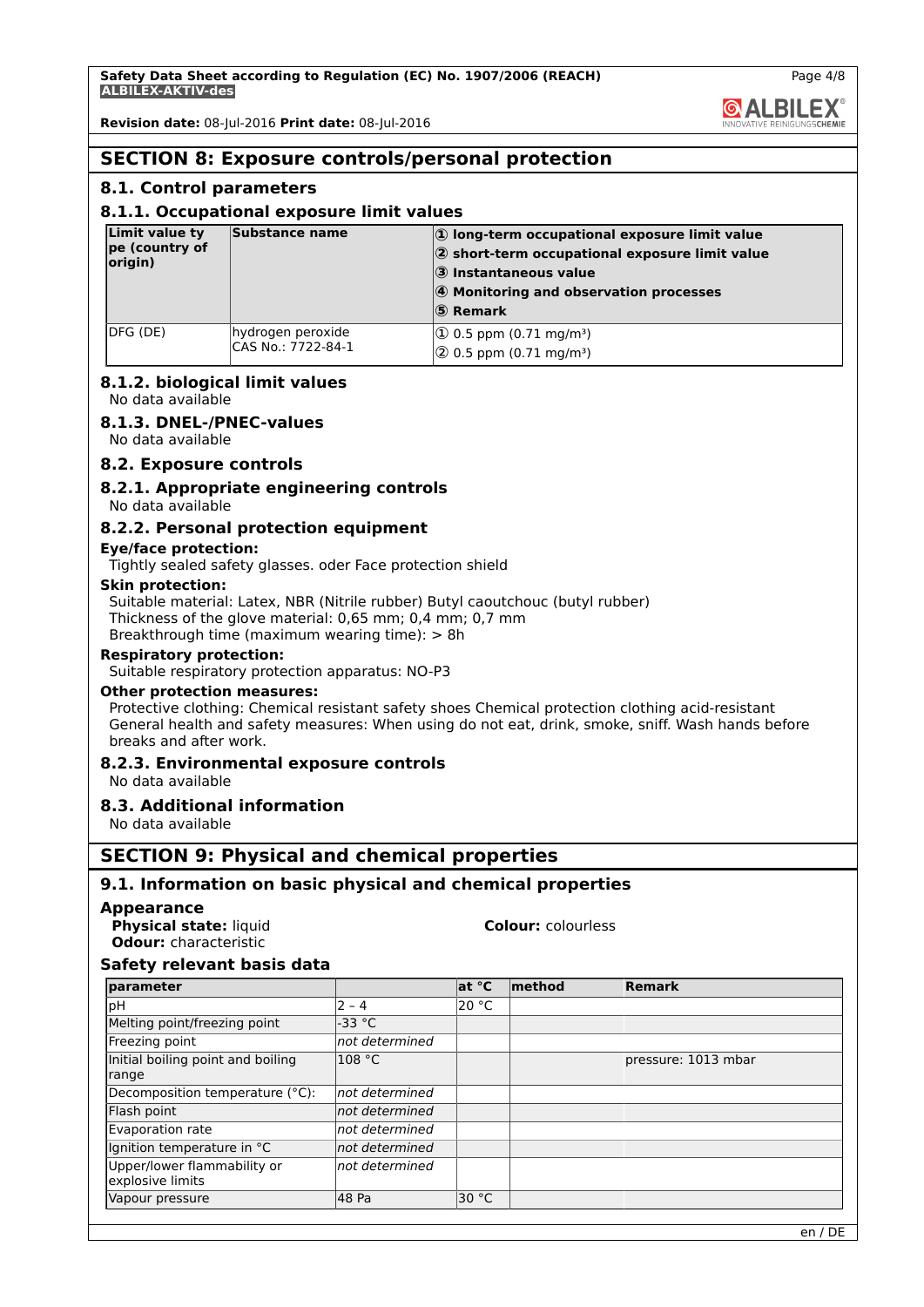#### **Safety Data Sheet according to Regulation (EC) No. 1907/2006 (REACH) ALBILEX-AKTIV-des**

**Revision date:** 08-Jul-2016 **Print date:** 08-Jul-2016

| parameter                                  |                                 | at °C | method | Remark |
|--------------------------------------------|---------------------------------|-------|--------|--------|
| Vapour density                             | not determined                  |       |        |        |
| Density                                    | $ 1.1 - 1.15$ g/cm <sup>3</sup> | 20 °C |        |        |
| <b>Bulk density</b>                        | not determined                  |       |        |        |
| Water solubility (g/L)                     | not determined                  |       |        |        |
| Partition coefficient: n-octanol/<br>water | not determined                  |       |        |        |
| Dynamic viscosity                          | not determined                  |       |        |        |
| Kinematic viscosity                        | not determined                  |       |        |        |

### **9.2. Other information**

No data available

### **SECTION 10: Stability and reactivity**

### **10.1. Reactivity**

Materials to avoid Heavy metals Alkali (lye) material, combustible.

### **10.2. Chemical stability**

No data available

### **10.3. Possibility of hazardous reactions**

Due to gaseous decomposition products, overpressure can occur in tightly sealed containers. Oxidising properties: Oxygen

### **10.4. Conditions to avoid**

In case of warming: Decomposition under formation of: Oxygen

### **10.5. Incompatible materials**

Heavy metals Alkali (lye) material, combustible.

#### **10.6. Hazardous decomposition products**

Heating causes rise in pressure with risk of bursting.

### **SECTION 11: Toxicological information**

### **11.1. Information on toxicological effects**

| <b>CAS No.</b> | Substance name    | <b>Toxicological information</b>          |
|----------------|-------------------|-------------------------------------------|
| 17722-84-1     | hydrogen peroxide | $ LD_{50}$ oral: 376 mg/kg (Ratte)        |
|                |                   | $LD_{50}$ dermal: 3,000 mg/kg (Ratte)     |
|                |                   | $LC_{50}$ inhalative: 2 mg/l 4 h (Ratte)  |
| 79-21-0        | peracetic acid    | $ LD_{50}$ oral: 1,740 mg/kg (Ratte)      |
|                |                   | $LD_{50}$ dermal: 1,590 mg/kg (Kaninchen) |

### **Skin corrosion/irritation:**

Risk of serious damage to eyes. Causes serious eye irritation. Causes skin irritation.

### **Respiratory or skin sensitisation:**

# Guinea pig not sensitising.

**Additional information:**

Other information: White spots on skin vanish within a few hours.

# **SECTION 12: Ecological information**

| <b>CAS No.</b> | Substance name    | <b>Toxicological information</b>      |  |
|----------------|-------------------|---------------------------------------|--|
| 7722-84-1      | hydrogen peroxide | <b>LC<sub>50</sub>:</b> 22 mg/l 4 d   |  |
|                |                   | <b>EC<sub>50</sub>:</b> 2.3 mg/l 2 d  |  |
|                |                   | <b>EC<sub>50</sub>:</b> 0.71 mg/l 3 d |  |
|                |                   | $EC_{50}$ : 5.38 mg/l 4 d             |  |

Page 5/8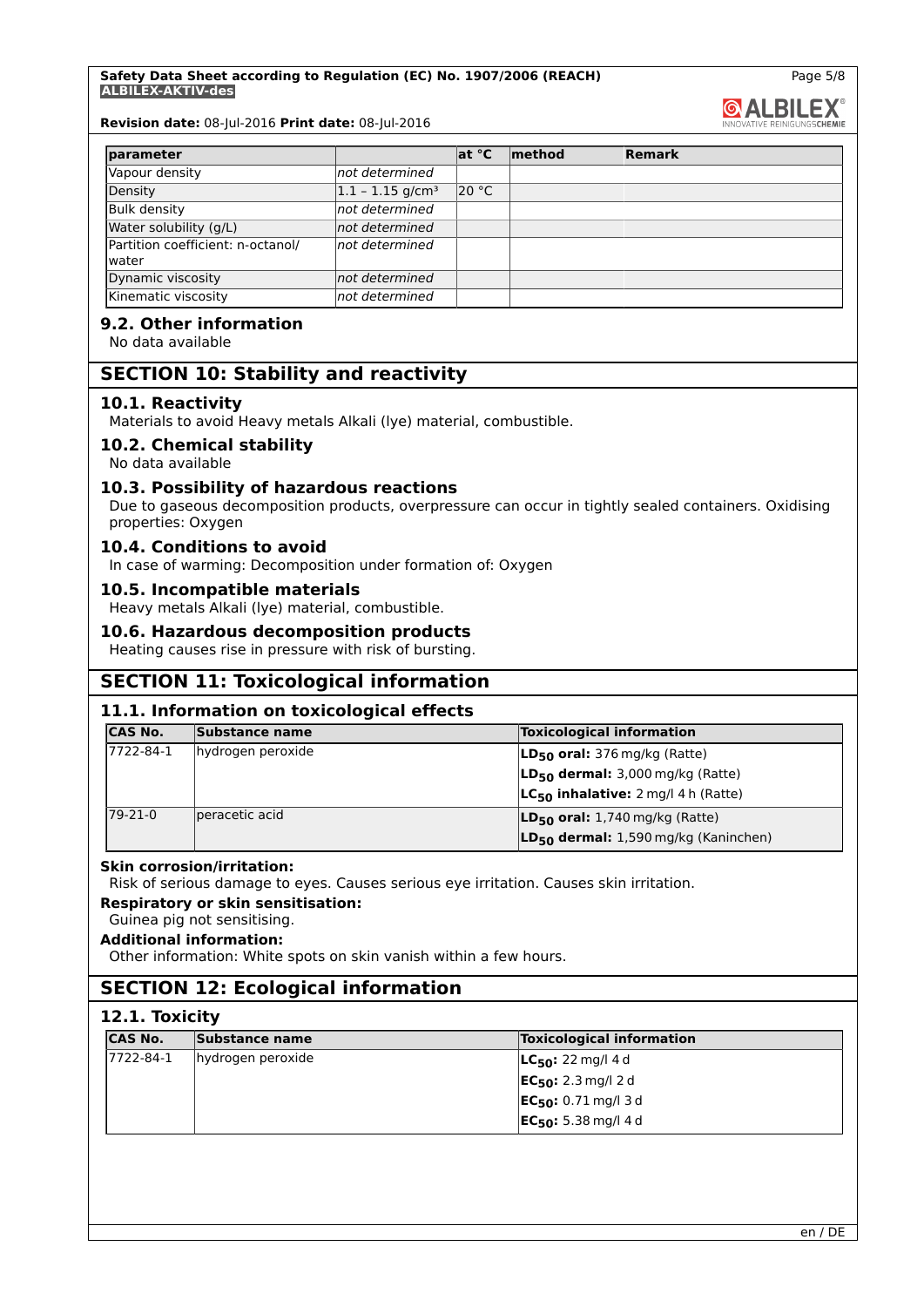**Revision date:** 08-Jul-2016 **Print date:** 08-Jul-2016

#### **Aquatic toxicity:**

LC50 Fisch (96 Stunden) Minimalwert: 22 mg/l Maximalwert: 26,7 mg/l Medianwert: 24,4 mg/l Studienanzahl: 2

EC50 Krustentiere (48 Stunden) Minimalwert: 2,32 mg/l Maximalwert: 24 mg/l Medianwert: 13,2 mg/l Studienanzahl: 2

EC50 Algen ( 72 Stunden) Minimalwert: 0,71 mg/l Maximalwert: 5,81 mg/l Medianwert: 3,36 mg/l Studienanzahl: 6

EC50 Algen ( 96 Stunden) Minimalwert: 5,38 mg/l Maximalwert: 6,49 mg/l Medianwert: 5,74 mg/l Studienanzahl: 3

#### **Effects in sewage plants:**

After neutralization and dilution 1:100 with water small amounts can be given to the sewage system.

### **Additional ecotoxicological information:**

#### Referenzen:

Office of Pesticide Programs 2000. Pesticide Ecotoxicity Database (Formerly: Environmental Effects Database (EEDB)). Environmental Fate and Effects Division, U.S.EPA, Washington, D.C. Watanabe, H., E. Takahashi, Y. Nakamura, S. Oda, N. Tatarazako, and T. Iguchi 2007. Development of a Daphnia magna DNA Microarray for Evaluating the Toxicity of Environmental Chemicals. Environ.Toxicol.Chem. 26(4):669-676; Office of Pesticide Programs 2000. Pesticide Ecotoxicity Database (Formerly: Environmental Effects Database (EEDB)). Environmental Fate and Effects Division, U.S.EPA, Washington, D.C.

Smit, M.G.D., E. Ebbens, R.G. Jak, and M.A.J. Huijbregts 2008. Time and Concentration Dependency in the Potentially Affected Fraction of Species: The Case of Hydrogen Peroxide Treatment of Ballast Water. Environ.Toxicol.Chem. 27(3):746-753; Drabkova, M., B. Marsalek, and W. Admiraal 2007. Photodynamic Therapy Against Cyanobacteria. Environ.Toxicol. 22(1):112-115

Gregor, J., D. Jancula, and B. Marsalek 2008. Growth Assays with Mixed Cultures of Cyanobacteria and Algae Assessed by In Vivo Fluorescence: One Step Closer to Real Ecosystems?. Chemosphere 70(10):1873-1878

### **12.2. Persistence and degradability**

### **Additional information:**

Further ecological information: In soil and waters rapid decomposition to water and oxygen occurs.

### **12.3. Bioaccumulative potential**

#### **Accumulation / Evaluation:**

Additional information: No data available

### **12.4. Mobility in soil**

No data available

### **12.5. Results of PBT and vPvB assessment**

| <b>CAS No.</b> | Substance name     | <b>Results of PBT and vPvB assessment</b> |
|----------------|--------------------|-------------------------------------------|
| 7722-84-1      | Ihvdrogen peroxide |                                           |
| $179 - 21 - 0$ | peracetic acid     |                                           |

### No data available

### **12.6. Other adverse effects**

Chemical oyxgen demand (COD): 13 mg/g Verdünnung 1 : 1000

**GALBILEX**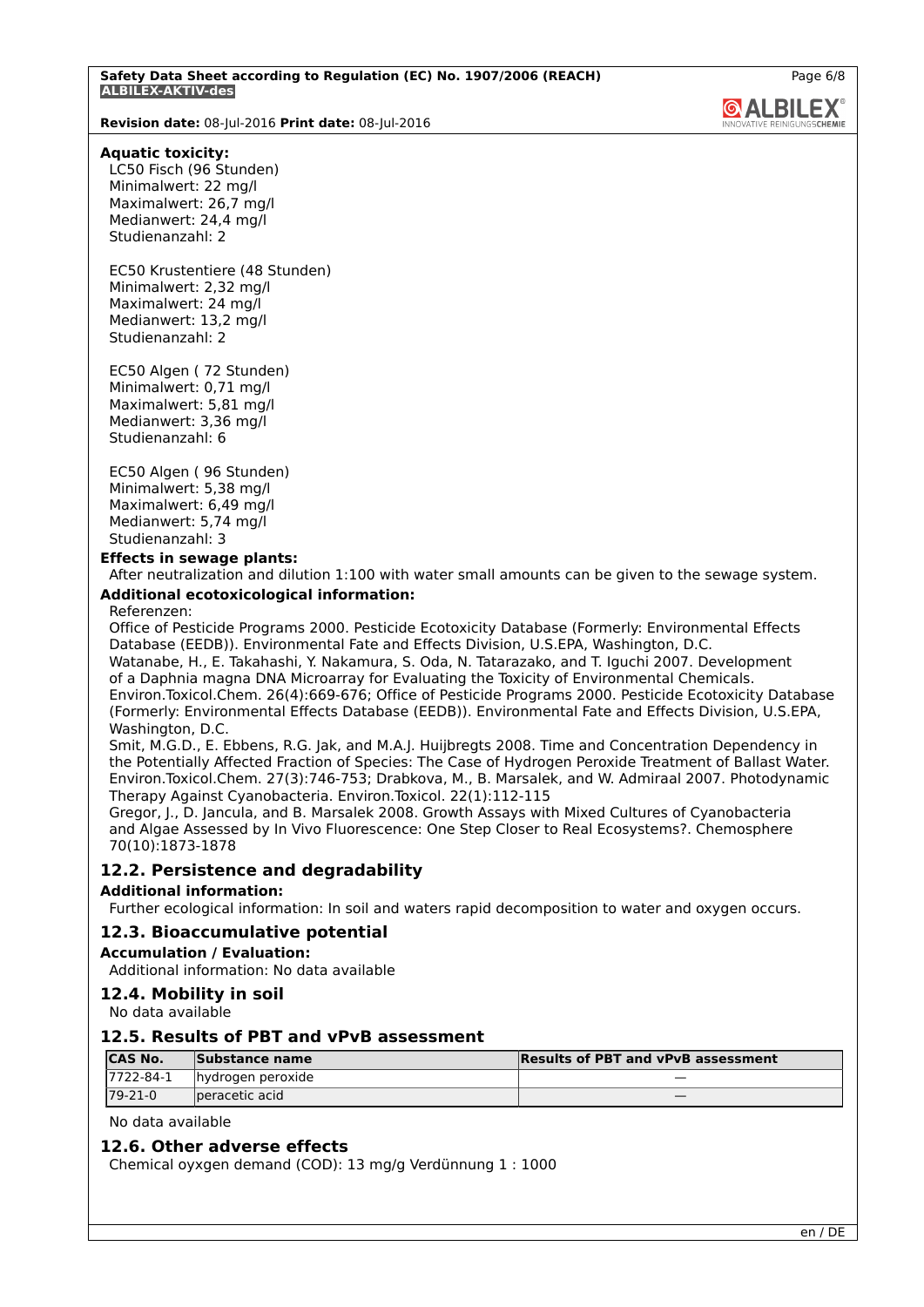**Revision date:** 08-Jul-2016 **Print date:** 08-Jul-2016

### **SECTION 13: Disposal considerations**

### **13.1. Waste treatment methods**

Do not dispose of as domestic waste. Small amounts (several grams) can be given to the sewage system after dilution 1:100 with water. Bigger amounts must be treated as special waste.

### **Waste treatment options**

### **Appropriate disposal / Package:**

Wash with water and give to pastic recycling.

#### **13.2. Additional information**

No data available

### **SECTION 14: Transport information**

| <b>Land transport (ADR/</b><br>RID)                                         | Inland waterway craf<br>t (ADN)                                                                                                                         | Sea transport (IMDG)                   | <b>Air transport (ICAO-</b><br>TI / IATA-DGR)    |  |  |  |
|-----------------------------------------------------------------------------|---------------------------------------------------------------------------------------------------------------------------------------------------------|----------------------------------------|--------------------------------------------------|--|--|--|
| 14.1. UN-No.                                                                |                                                                                                                                                         |                                        |                                                  |  |  |  |
| 2014                                                                        | 2014                                                                                                                                                    | 2014                                   | 2014                                             |  |  |  |
| 14.2. UN proper shipping name                                               |                                                                                                                                                         |                                        |                                                  |  |  |  |
| Wasserstoffperoxid, wäs<br>srige Lösung                                     | HYDROGEN PEROXIDE,<br><b>AOUEOUS SOLUTION wit</b><br>h not less than 20 % but<br>not more than 60 % hyd<br>rogen peroxide (stabiliz<br>ed as necessary) | Hydrogen peroxide aqu<br>eous solution | Hydrogen peroxide aqu<br>eous solution           |  |  |  |
| 14.3. Transport hazard class(es)                                            |                                                                                                                                                         |                                        |                                                  |  |  |  |
| 5.1                                                                         | 5.1                                                                                                                                                     | 5.1                                    | 5.1                                              |  |  |  |
| 14.4. Packing group                                                         |                                                                                                                                                         |                                        |                                                  |  |  |  |
| Ш                                                                           |                                                                                                                                                         | II                                     | Ш                                                |  |  |  |
| 14.5. Environmental hazards                                                 |                                                                                                                                                         |                                        |                                                  |  |  |  |
|                                                                             |                                                                                                                                                         | No                                     |                                                  |  |  |  |
|                                                                             | 14.6. Special precautions for user                                                                                                                      |                                        |                                                  |  |  |  |
| <b>Hazard identificati</b><br>on number (Kemler<br>No.): 58                 | <b>Classification code: -</b>                                                                                                                           | Remark: EmS-No.: F-H,<br>$S-Q$         | <b>Remark: Remark: Trans</b><br>port prohibited. |  |  |  |
| <b>Classification code: -</b><br><b>Remark:</b> Classification<br>code: OC1 |                                                                                                                                                         |                                        |                                                  |  |  |  |

### **14.7. Transport in bulk according to Annex II of MARPOL 73/78 and the IBC Code** No data available

**Additional information:**

Keep away from food, drink and animal feedingstuffs.

### **SECTION 15: Regulatory information**

### **15.1. Safety, health and environmental regulations/legislation specific for the substance or mixture**

# **15.1.1. EU legislation**

No data available

Page 7/8

**& ALBILEX**